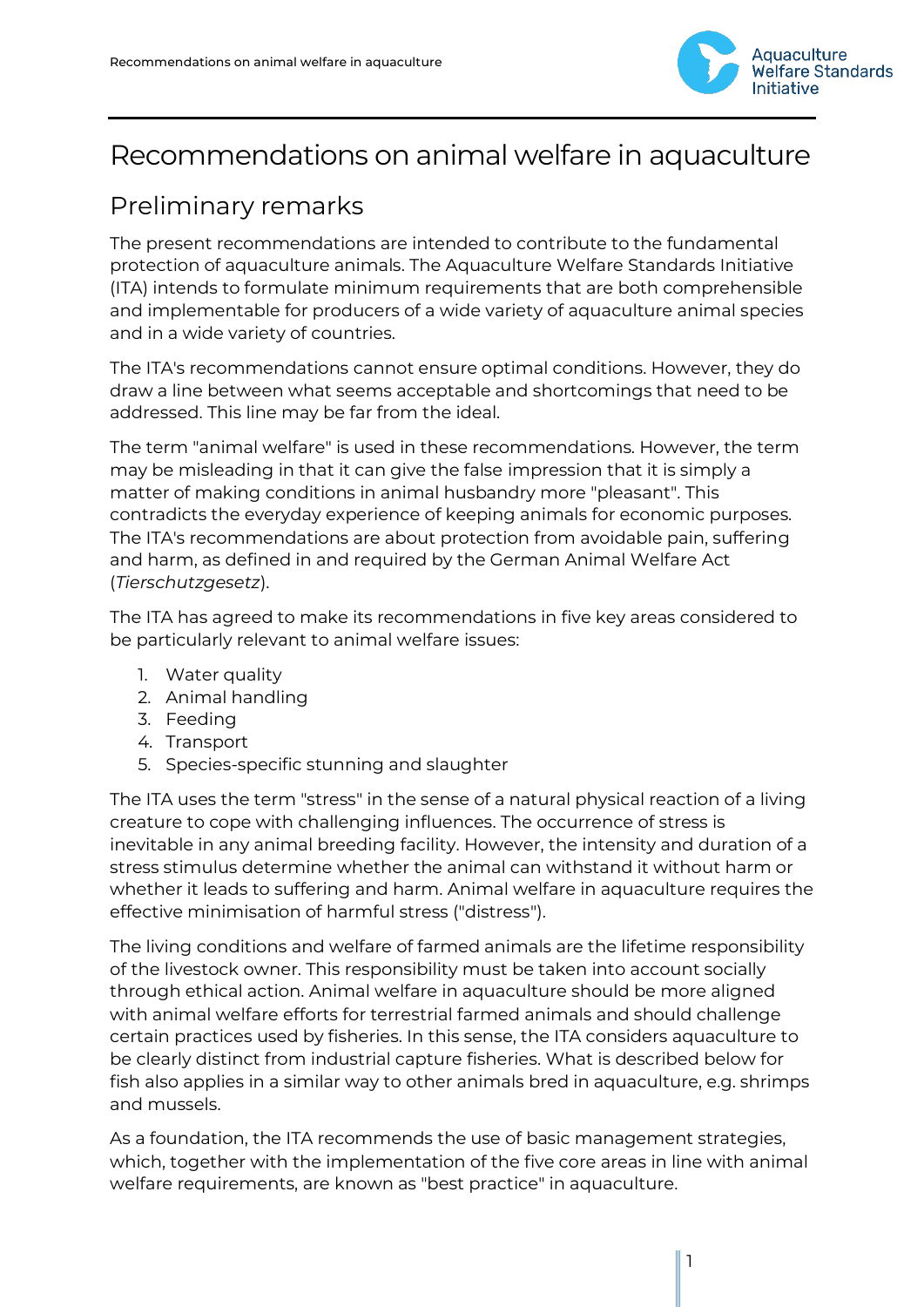

## Animal welfare through best practice in aquaculture

Best practice helps to prevent stress, suffering and harm to farmed species in advance.

In Germany, best practice is already partly enshrined in law and also forms part of the training content for students of professions related to aquaculture.

There are often less stringent legal rules governing compliance with good practice and related training standards in aquaculture businesses in other countries, particularly outside the EU.

### Adherence to a hygiene plan

Risks of introducing pathogens and diseases to livestock can be effectively reduced by complying with hygiene rules and guidelines or by implementing biosecurity measures.

In accordance with the Regulation (EU) 2016/429 on transmissible animal diseases, referred to as Animal Health Law, aquaculture establishments are required to implement biosecurity measures.

The Institute of Fisheries of the Bavarian State Research Center for Agriculture (LfL) has published "Recommendations for the application of the EU Hygiene Package in the production, processing and marketing of fishery products in Bavaria".

These recommendations provide valuable technical information for fish producers to successfully implement hygiene and biosecurity strategies in aquaculture establishments.

With kind permission of the LfL, the ITA has translated these recommendations into English and can now make them available to a broad public.

[https://www.aquaculture-welfare-standards.net/downloads/LfL\\_brochure-](https://www.aquaculture-welfare-standards.net/downloads/LfL_brochure-EU_hygiene_package)[EU\\_hygiene\\_package](https://www.aquaculture-welfare-standards.net/downloads/LfL_brochure-EU_hygiene_package)

### Risk analysis and risk assessment

Harm to animals and the occurrence of harmful stressors can also be prevented in advance by mitigating potential risks.

It is advisable to follow the general guidelines of a risk assessment for this purpose. Risks must be identified and recorded through critical control points.

Target values and instructions for action to achieve these values must be defined.

In general, it is recommended that facilities with a high production intensity are equipped with strategies for handling critical changes in process parameters. In highly technical, intensively operated facilities, experience has shown that emergencies result in fatal damage to animals much more quickly than in extensively managed systems.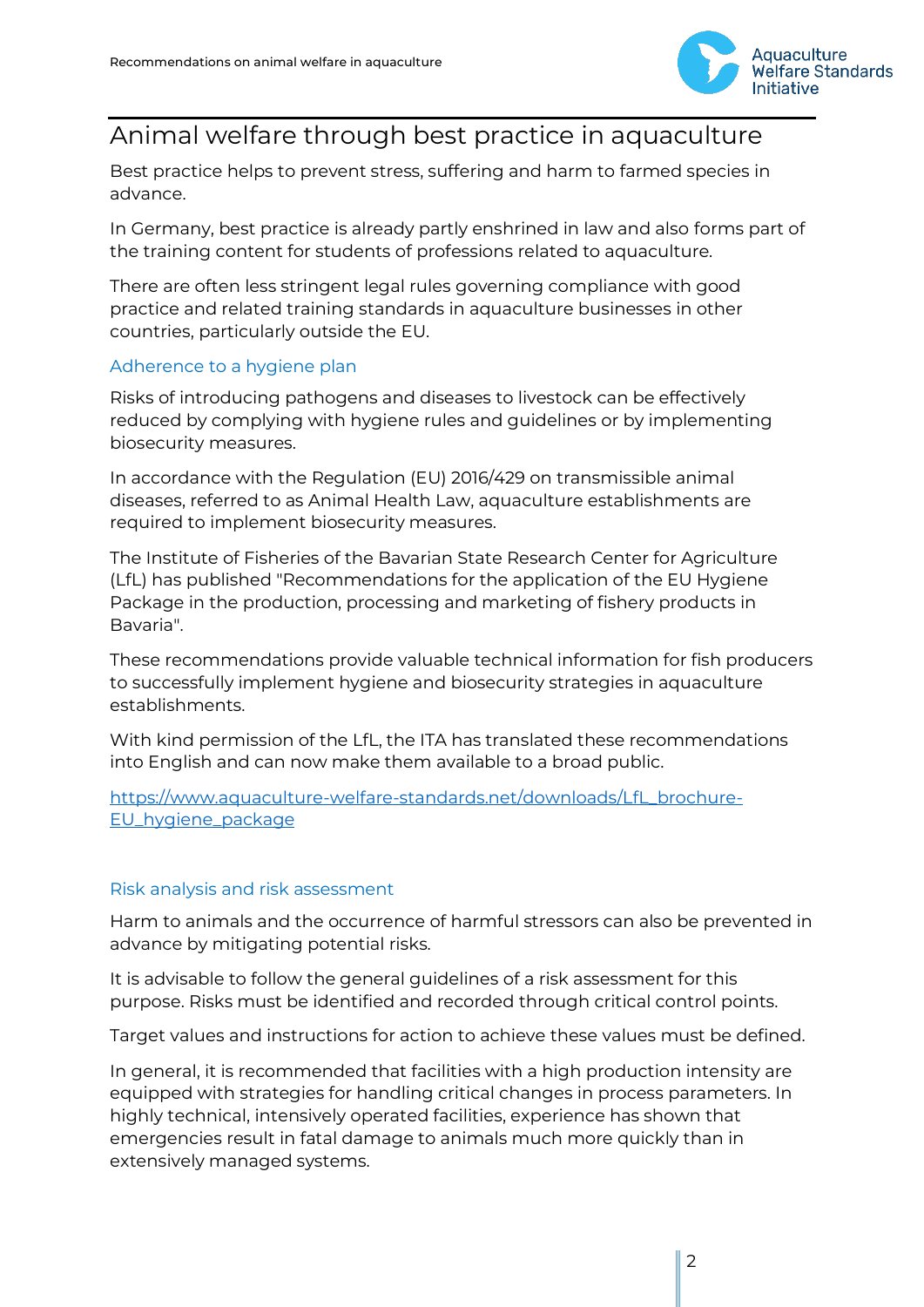

### On-farm self-monitoring

In any type of aquaculture business, critical changes can be detected early by a trained observer before they lead to harmful effects on the livestock.

Risk factors must be weighted differently depending on the type of production, the degree of mechanisation and the intensity of production. An extensively operated carp pond, for example, requires less elaborate water quality control than an intensively operated recirculation system, but must take into account greater risks from predators and weather influences.

Since 2014, Section 11 (8) of the German Animal Welfare Act has required every commercial livestock farmer to perform self-monitoring. Livestock farmers have to prove by means of animal-related indicators that they keep their animals in accordance with the animal welfare provisions of Section 2 of the German Animal Welfare Act. Fish kept for the purpose of stocking or food production, but not crustaceans or molluscs, are also considered farmed animals as defined by the German Animal Welfare Act. Therefore, crustacean and mollusc farms are not subject to any legal self-monitoring obligation. The ITA recommends that these livestock should also routinely undergo proper self-monitoring.

The "Animal Welfare Indicators" Working Group of the Verband Deutscher Fischereiverwaltungsbeamter und Fischereiwissenschaftler e.V. (Registered Association of German Fisheries Administrators and Fisheries Scientists, VDFF) has issued its "Animal Welfare Indicators" Guidelines with recommendations for the implementation of self-monitoring in accordance with Sec. 11 (8) of the German Animal Welfare Act in aquaculture establishments.

With kind permission of VDFF, the ITA has translated these guidelines into English and can now make them available to a broader public.

### [https://www.aquaculture-welfare-standards.net/downloads/VDFF\\_guidelines](https://www.aquaculture-welfare-standards.net/downloads/VDFF_guidelines-fish_welfare_self_monitoring)[fish\\_welfare\\_self\\_monitoring](https://www.aquaculture-welfare-standards.net/downloads/VDFF_guidelines-fish_welfare_self_monitoring)

The ITA recommends that aquaculture livestock farmers based outside Germany that are not obliged by national law to perform such self-monitoring should base their operational practice on the above-mentioned guidelines.

### Establishment of monitoring procedures

As soon as critical control points have been defined within the framework of regular self-monitoring and target and threshold values for process parameters have been set in line with animal welfare requirements, it is further recommended that measures for checking and correcting these values in operational practice be laid down for all employees.

For intensively operated facilities, software-supported expert systems are available on the market for this purpose. In addition to routine recording and documentation of parameters, alarm strategies can be integrated into these systems in order to quickly identify possible problems.

In less mechanised facilities, regular documentation should at least record all essential data necessary to identify and prevent risks to animal welfare.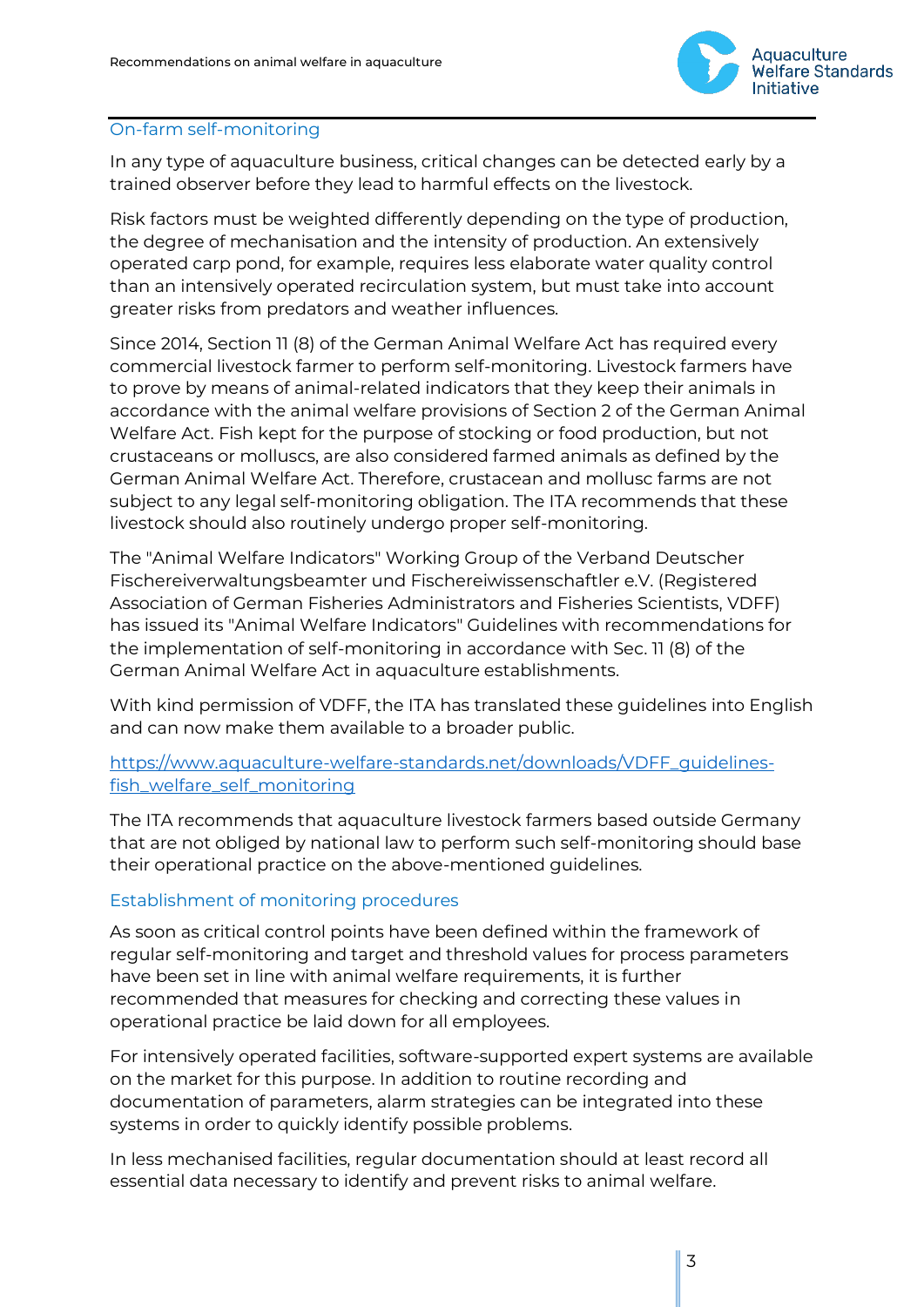

This includes records of feed use, feed quantity, growth and loss rate.

Critical increases can be detected in good time from documentation of losses over the entire cultivation period and countermeasures can be initiated.

The occurrence of diseases in the stock, treatment measures and drug administration should also be routinely documented in every aquaculture facility, if not already required by law.

Such documentation measures are already common practice in businesses that are audited regularly as part of a certification process by certification bodies that award labels such as "ASC", "EU-Bio", "GGN" or "Naturland".

The ITA recommends that businesses that have not yet undergone certification themselves set up their own audit-like monitoring procedures to ensure process quality.

### Expert care of the fish stock

In order to effectively ensure and sustainably improve animal welfare in aquaculture, the ITA recommends that every aquaculture livestock farmer should be able to identify any issues concerning the welfare of the stock at an early stage and to remedy these immediately.

The behaviour of the animals, their appearance, state of health and mortality are suitable indicators for identifying and mitigating possible weak points in production.

Whether aquaculture animals are in good condition or not can be determined by daily inspections.

Poor quality of the holding water, diseases or excessive stress may become evident through reduced appetite, unusual swimming behaviour (e.g. lethargy, darting around, loss of balance) or increased respiratory rates.

With sufficient expertise, indications of problems in husbandry management are easily recognisable in the animals' external appearance and can therefore be identified and remedied.

The animals' external appearance can be observed directly in the tank with a clear view of the fish stock or alternatively by looking at the individual fish, e.g. during control catches or vaccination, weighing, sorting or slaughter.

The use of pictures ("evaluation") is particularly useful for comparing the actual state with the target state.

Staff responsible for the care of animals during such inspections must be adequately trained. According to Section 2 of the German Animal Welfare Act, any person keeping or caring for aquaculture animals must have the knowledge and skills necessary to provide the animal with food, care and accommodation appropriate to its species.

In Germany, gaining specialist knowledge necessary for animal welfare-oriented inspection is part of the three-year training course for fish farmers specialising in aquaculture (*Fischwirt - Fachrichtung Aquakultur*) and inland fisheries. It is not,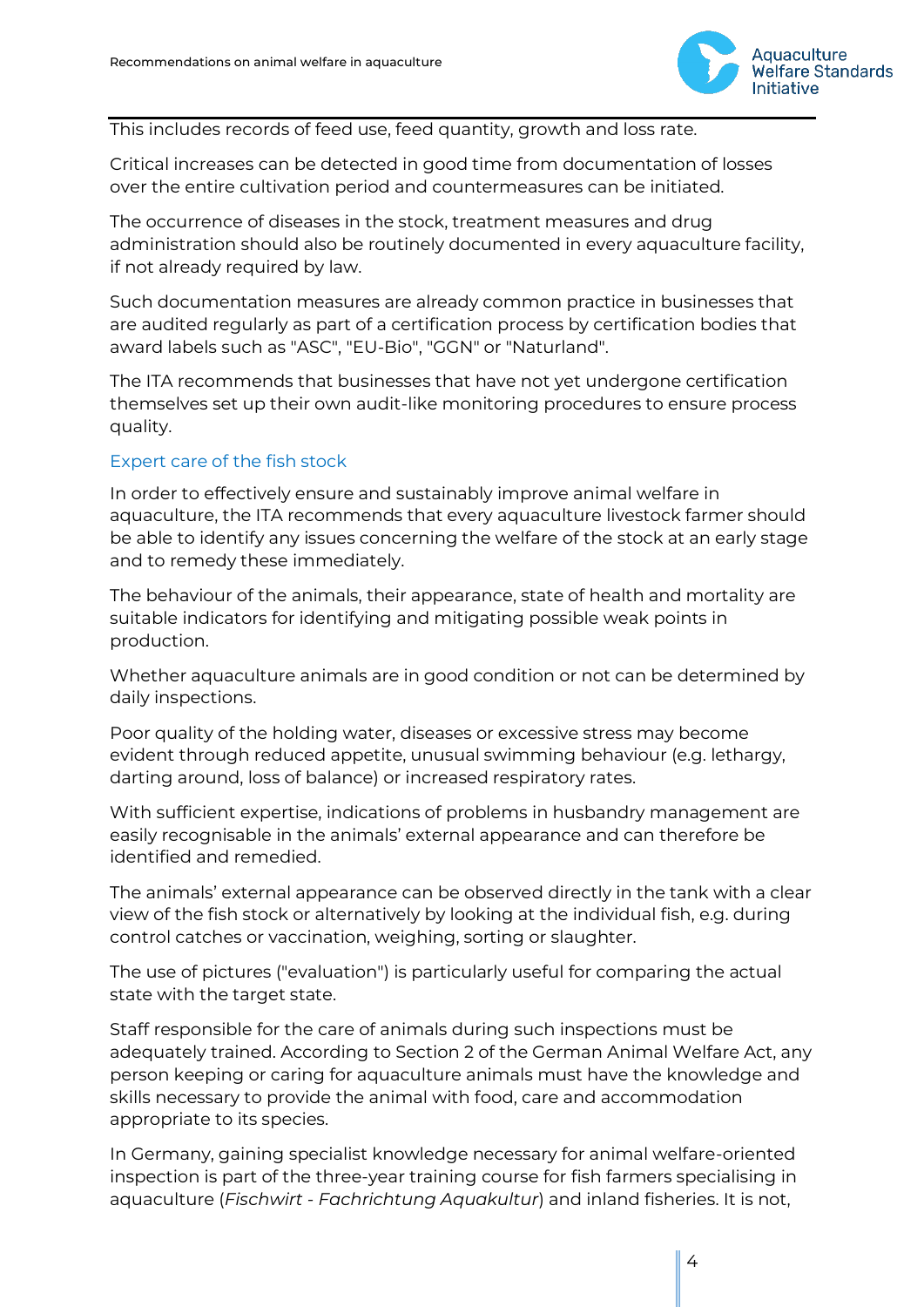

however, a requirement under animal welfare legislation to have completed appropriate specialist training in order to operate an aquaculture business.

Specialist training is not yet available in other international locations.

Nevertheless, the ITA recommends that the fish stock in every aquaculture establishment should be looked after by an individual with equivalent specialist training.

Some international training institutes and certification bodies already offer online training in animal welfare issues in aquaculture, which would be helpful for this purpose.

The Fish Site (2019) Salmon Welfare Course.

<https://thefishsite.com/learn/atlanticsalmon>

NAFC (2019) Fish Welfare course.

<https://www.nafc.uhi.ac.uk/courses/fish-welfare/#d.en.244275>

In addition to expert animal care by facility personnel trained in animal welfare, the ITA strongly recommends that, regardless of legal requirements, the stock is regularly checked by a veterinarian specialising in fish or a professional service provider.

### 1. Water quality

The needs of each aquatic organism in terms of the quality of its surrounding water are species-specific. Meeting these needs is the highest animal welfare priority of any aquaculture business.

The water represents the complete habitat of a fish. It provides contact with the environment and animals of the same species through sensory stimuli such as sound and pressure waves, through electromagnetic fields and optical impressions as well as through hormones, smells and tastes. Oxygen dissolved in the water enters the blood through the gills and carbon dioxide leaves the body in the same way. The water removes metabolic waste products from the animal and also influences the body temperature of all cold-blooded aquatic animals.

Water quality can be determined in a scientifically reproducible manner by means of clearly defined parameters. The temperature, the content of dissolved respiratory gases such as oxygen and carbon dioxide and the concentration of decomposition products such as ammonia and nitrite must always be kept within species-specific limits in order to avoid harmful stress or even poisoning.

Upper and lower limits within which the values are considered optimal for the fish can be scientifically determined for each parameter.

The extent to which deviations from this defined "comfort zone" can be withstood without any harm through stress coping mechanisms and at what point they are to be regarded as critical or harmful depends on, among other things, the fish species in question. For example, a salmon adapted to life in the cold North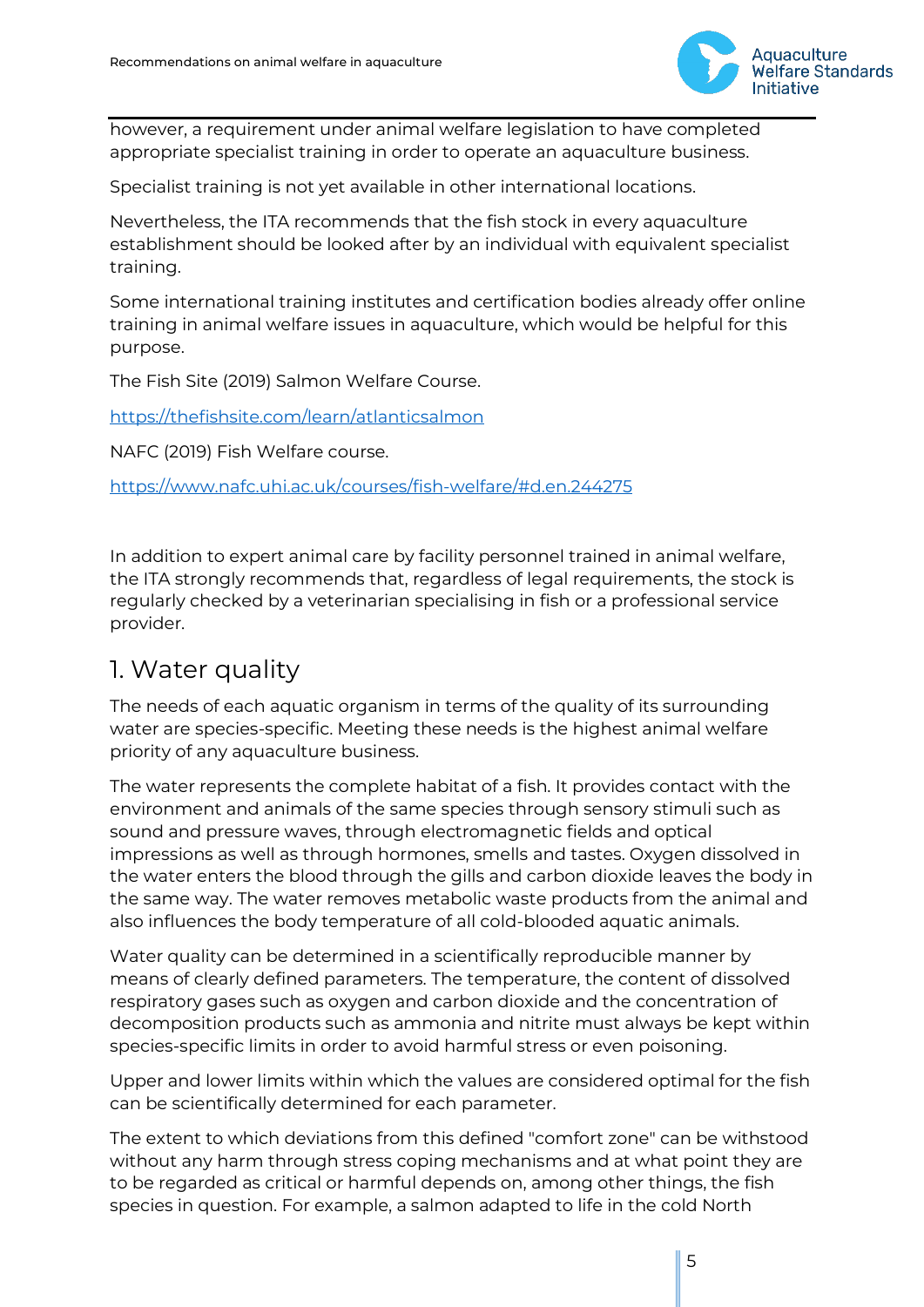

Atlantic can tolerate much lower ambient temperatures than a warm-water fish such as the African catfish. By contrast, evolutionary adaptations to adverse habitats, such as floodwaters in Africa that dry out to form muddy puddles, allow the African catfish to survive critical environmental conditions under which many other fish species would perish. This does not, however, mean that a catfish finds such conditions advantageous. It is able to endure them for a limited time by using special physiological adaptation processes. Like other fish, its ideal is to live in the water, not to survive in the mud.

As a matter of principle, the ITA recommends avoiding deviations in water quality parameters from the optimum as far as possible.

In addition, possible interactions between different water parameters, such as a reduction in dissolved oxygen with an increase in water temperature, should be sufficiently familiar to all individuals involved in stock management in an aquaculture establishment managed in accordance with animal welfare requirements and should be fully taken into account at all times in the management of the establishment.

Fluctuations in water quality affecting animal welfare may occur depending on the husbandry system applied, the origin of the water used and its availability. Use of surface water may introduce parasites and pathogens into the fish stock. In salmon production, for example, the control of "salmon lice" is an extremely serious challenge for any salmon aquaculture business that cares about animal welfare.

If groundwater or spring water is used to supply a fish farm, precipitation of dissolved salts (iron, calcium, carbonate) in a treatment plant may be necessary, depending on the geological location, before the water enters the fish culture.

Aquaculture establishments that experience significant environmental and climatic fluctuations in water quality at their production site should have all the necessary equipment to measure water parameters as well as skilled personnel to detect potentially critical changes at an early stage.

Aquaculture establishments linked to flowing water can suffer when water levels drop during particularly dry periods in mid-summer unless fresh water can be supplied from other sources.

As a matter of principle, the ITA recommends that all aquaculture establishment should at all times be able to keep the water parameters at least within tolerable limits as appropriate to their location by controlling the supply of fresh water, aeration measures, oxygen supply, feeding, fish stocking as well as the removal or filtering of process water.

In particular, the oxygen content must be kept sufficiently high and the level of metabolic waste products and the concentration of pathogens sufficiently low throughout the holding period.

Changes in water quality can occur quickly in an aquaculture facility, especially with high stocking densities. The more animals there are per cubic metre of water, the more frequently water parameters must be measured and fluctuations affecting animal welfare must be offset.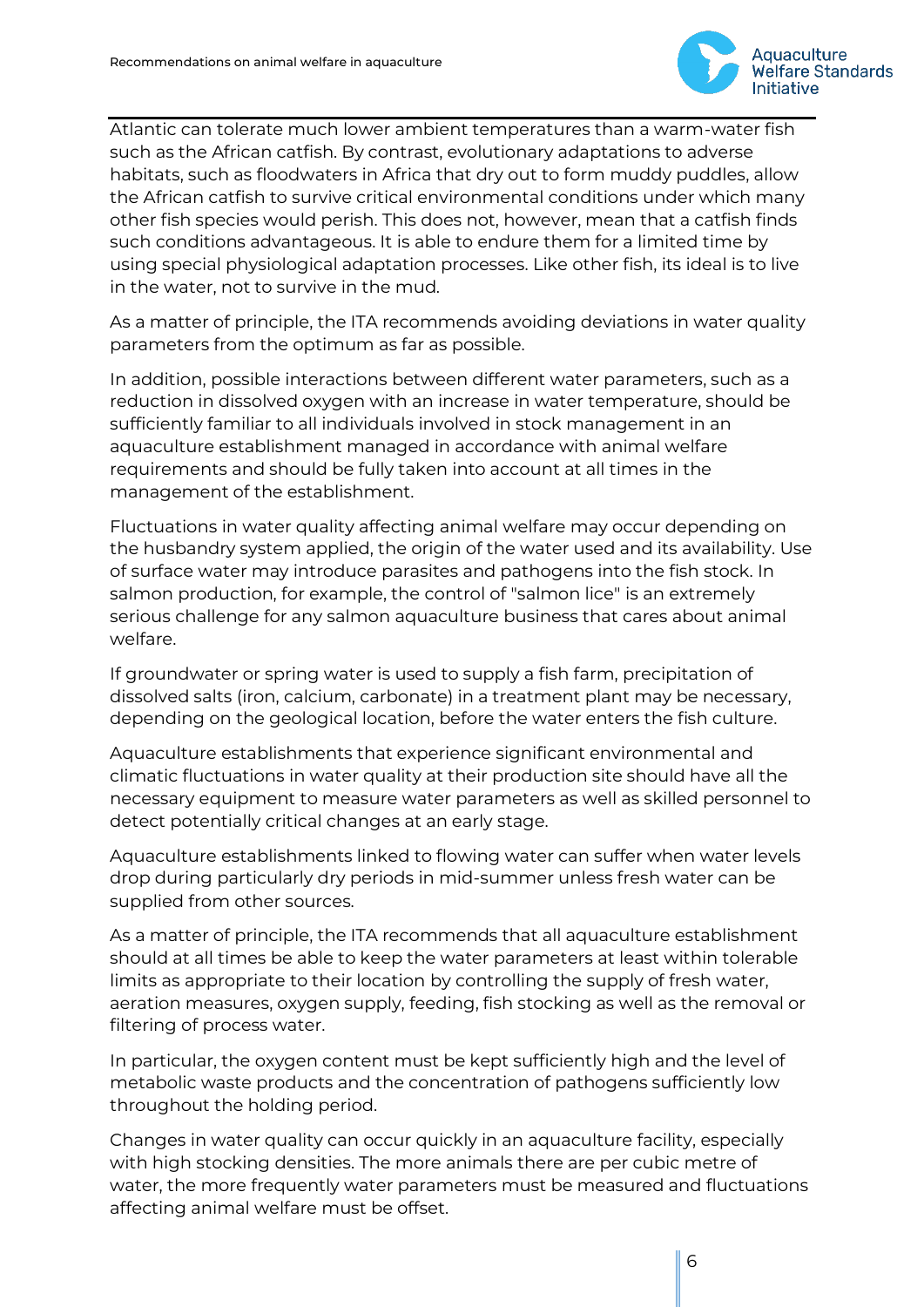

If no density-dependent suffering or harm is observed in the stock in the routine operation of a fish farm, the ITA considers this to be the result of the successful implementation of animal welfare measures. Stocking densities may be either too high or, in some circumstances, too low, depending on the species and age range of the stock.

When density-dependent stress can no longer be managed by countermeasures, stocking density must be adjusted to a stress-reducing level.

# 2. Fish handling

In its natural habitat, a fish is only caught and held by something or lifted out of the water into the air in life-threatening situations, for example, when a predator has seized it. According to evolution, therefore, any handling and any time spent out of water are always linked to massive defensive reactions and consequently stress for all fish species.

Handling of farmed fish is unavoidable in aquaculture. Fish are brought together and removed from the water with nets or pumps for the purposes of weighing, sorting, treatment and vaccination, transfer, stunning and slaughter.

Care must always be taken to ensure that such handling is carried out as quickly and as gently as possible. The protective mucus layer of fish, their skin and scales, eyes, gills and fins are all susceptible to damage during handling. These are entry points for pathogens and can cause suffering. Effective measures must be taken to avoid this and prevent resulting damage to livestock.

Fish experience stress if they are removed from the water with a fishing net. Improper handling or overfilled nets can cause crushing and damage due to concentration and fish lying on top of each other. These risks must be reduced as far as possible.

On larger farms where large numbers of fish need to be moved regularly, it is recommended that fish pumps are used in which the fish are moved within the water body and not exposed to the air.

Equipment that comes into direct contact with the animals, such as fishing nets or holding containers for fish, must be designed in such a way as to minimise the risk of injury to the animals. This can be ensured by selecting suitable materials and implementing special processing features.

Cleaning, disinfection and maintenance of this equipment are all relevant to animal welfare. It is advisable to check operational procedures for possible improvements in the handling of fish and to record appropriate measures in a quality assurance system.

In order to ensure that fish in an aquaculture establishment is exposed to stress as little as possible, it is also recommended that any necessary or unavoidable removal of animals from the water, for example, for vaccination or weighing, should always be followed by an inspection.

In particular, damage to the body of the animal, its skin, fins and eyes should be expertly assessed, as conclusions about the health of the fish can be drawn from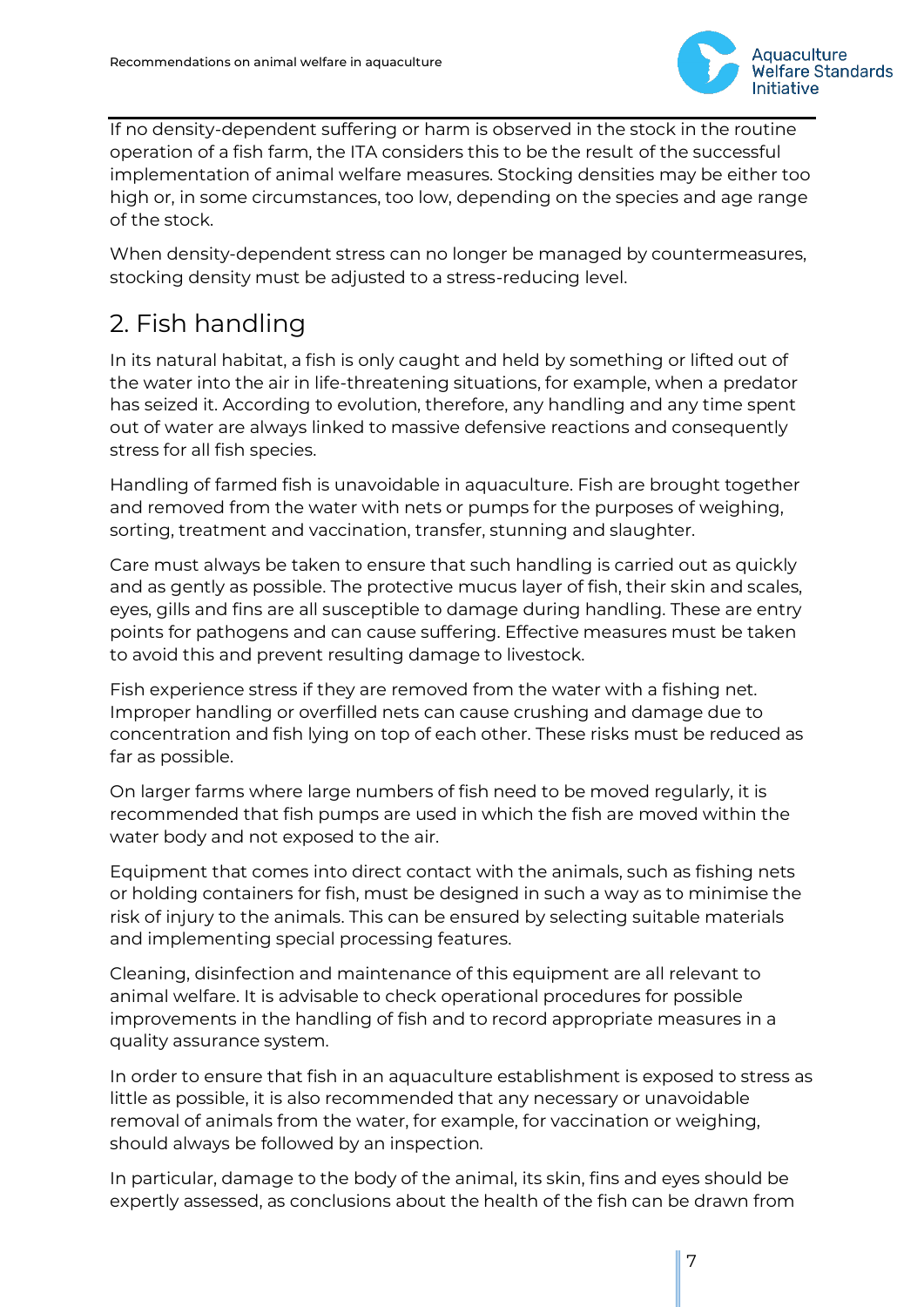

such observations, which, depending on the type of establishment, are difficult to perform under water without mechanised aids.

If damage is detected during this inspection, it is the responsibility of every responsible livestock farmer to determine the cause of this damage and find an immediate remedy.

# 3. Feeding

Every fish species uses a range of food options appropriate to its species and natural habitat. Juvenile fish have different dietary requirements to adults. Feed must therefore always be tailored to the particular stage of development.

Food intake is also different according to the fish species in question. Some fish forage at the bottom, others at the surface, some fish hunt, others feed mainly on plants. The form and presentation of the feed should correspond with the innate behaviour of the particular fish species.

For all fish species, feed can only be considered of high quality and appropriate for the species if it includes all the necessary nutrients required for growth, the development of a good immune system and stable health.

Some fish species, such as salmon and trout, rely on dietary components that can currently be obtained from feeds of marine origin, such as fish meal, fish oil or algae. The ITA welcomes all efforts to further reduce the proportion of fish in the feed composition. However, this must not be detrimental to the welfare of the farmed fish and must continue to allow the use of by-products from fish processing. All fish feed must contain the ingredients required for the physiology of the species.

Feeding that is not tailored to the particular fish species can also affect animal welfare through the occurrence of harmful permanent stress. In the long term, fish species that can be successfully farmed on a predominantly plant-based diet offer a possible resolution to the social conflict of feeding fish with fish.

Fish kept in a fish stock compete for the food offered. The amount and frequency of the food supply should prevent the occurrence of competition for food in the stock, wherever possible. This makes it easier to limit aggressive behaviour among the fish and to prevent the stock from growing too far apart in body size.

In order to prevent competition between the fish and injuries caused by the fish getting too close to one another, it is appropriate in terms of animal welfare to feed over a larger area rather than at an insufficient number of points in the stock. It is also usually advisable to feed several times a day.

In the interests of animal welfare, the fact that digestion of the feed requires more oxygen and that feed residues and faeces have a negative effect on water quality must be taken into account when feeding. Oxygen depletion due to bacterial conversion of organic residues and the formation of, in particular, ammonium or ammonia and nitrite during the decomposition of nitrogen compounds must not cause the fish excessive stress. The amount of feed and feeding frequency can be adjusted accordingly.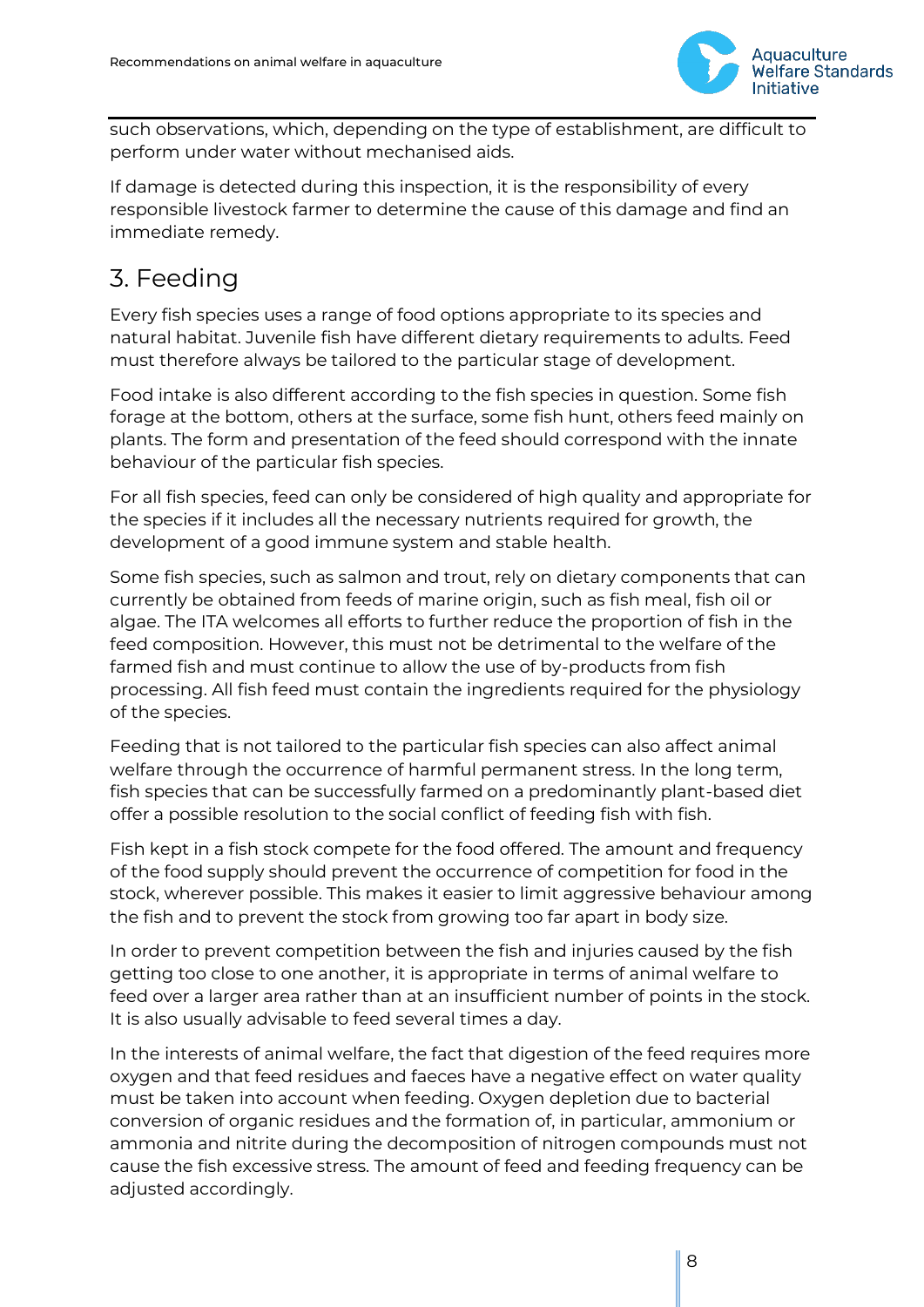

A good nutritional condition with uniform growth is a suitable indicator for the evaluation of feeding in the stock in line with animal welfare requirements.

Feeding behaviour and feed intake should be observed during feeding. Reluctance to feed can be a sign of problems in the stock and requires investigation and adjustment of feed quantity. Inspections of damage caused by bites, for example, can provide information about possible aggression.

It is not only economically relevant for an aquaculture establishment to keep a constant eye on the relationship between the growth of the fish and the feed used. The calculation of growth parameters such as the feeding quotient and the condition factor provide valuable information as to whether a fish stock is developing healthily or whether any problems need to be rectified in terms of animal welfare.

## 4. Transport

In principle, any transport causes stress to aquaculture animals. It is not uncommon for transport to lead to stress-related feed refusal and outbreaks of disease in the fish stock. Transport should therefore be limited to what is absolutely necessary and, if possible, avoided altogether.

Council Regulation (EC) No 1/2005 on the protection of animals during transport and related operations contains regulations on the transport of animals including fish. Among other things, it stipulates that transport documentation must be carried and that, depending on the transport distance and the planned journey times, transporters must have an authorisation or an extended authorisation. Transporters of fish must be appropriately trained. The German Decree on the protection of animals during transport (*Tierschutztransportverordnung*, TierSchTrV) also contains further requirements for the transport of fish and aquatic invertebrates, which are intended to ensure the welfare of the animals during transport.

LfL has published recommendations for transport in line with animal welfare requirements that have been translated into English by the ITA with the kind permission of LfL and made available to a broad public.

### [https://www.aquaculture-welfare-standards.net/downloads/LfL\\_brochure](https://www.aquaculture-welfare-standards.net/downloads/LfL_brochure-transporting_live_fish)[transporting\\_live\\_fish](https://www.aquaculture-welfare-standards.net/downloads/LfL_brochure-transporting_live_fish)

The transport process also includes fasting and handling before and after transport. Transport out of water is linked to massive and harmful stress for most aquatic life.

### Fasting

Before transport, stunning and slaughter, it is usually necessary to stop feeding the fish for a few days to allow them to completely empty their intestines. Excrement decomposes bacterially in the water and can lead to a deterioration of the water quality in the transport tank, which does not comply with animal welfare requirements. The fasting phase must be adjusted to varying degrees for the particular species of fish, the size of the animals and the ambient temperature.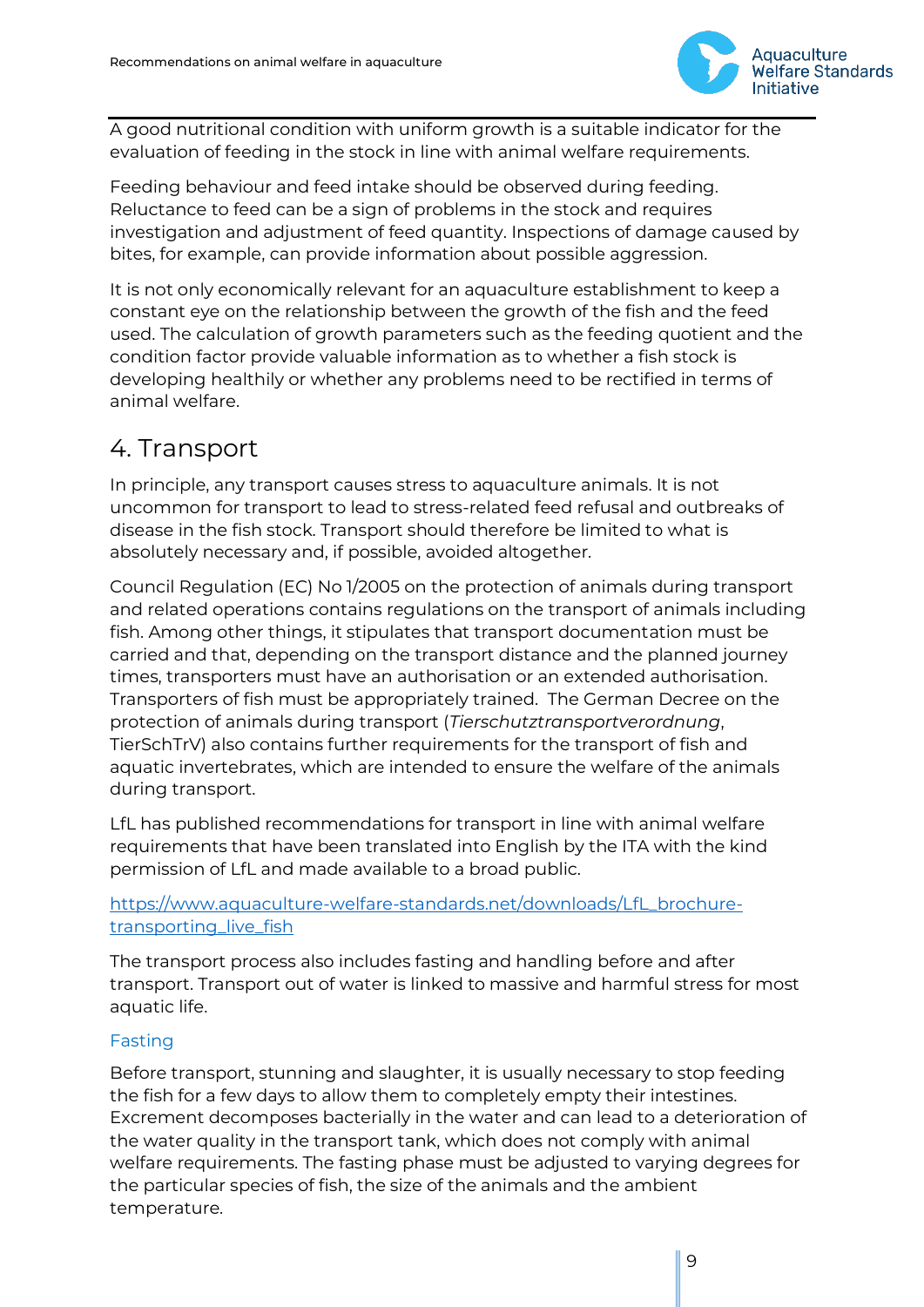

There are both ethical and economic reasons for keeping the fasting period as long as necessary but as short as possible. Many fish species can go several days without food in their natural habitat. However, food withdrawal, known as fasting, can lead to hunger in the fish and to restlessness, aggressive behaviour and stress through intensified foraging behaviour.

Water temperature also influences whether or to what extent hunger, altered behaviour and stress occur during transport. Fish are poikilothermic (coldblooded) animals whose metabolic activity decreases with decreasing water temperature.

#### Prevention of transport stress and damage

The animals must be in good, transportable condition before being transported.

Transport containers must be suitable for the particular species, easy to clean, disinfectable and designed in such a way that no injuries can occur during transport.

During and after transport, the welfare and health of the fish must be closely monitored.

The duration of transports should also be kept as short as possible and the density of transported animals as low as professionally justifiable in order to minimise water quality deterioration and stress.

Transport stress means excitement for the fish. Their respiratory rate increases and so does their requirement for oxygen. Deterioration of water quality during transport increases stress and oxygen depletion. The stocking density in the transport container must therefore be as low as possible to ensure that water quality is maintained at an adequate level throughout the transport period.

An adequate oxygen supply must also be maintained and controlled appropriately at all times. In addition, the excretion of metabolic products by the fish into the transport water must be taken into account and the influence of the outside temperature must be offset.

Animal losses during transport should be recorded by the establishment and regularly evaluated in a quality assurance system in order to improve animal transport.

Moving from one body of water to another can cause stress. Changes in water temperature and quality when moving the animals from the holding water to the water of the transport container and then to new holding water must therefore be avoided as far as possible.

If this is not possible for operational reasons, the fish must be acclimatised to the new water conditions at least as slowly as required to avoid harmful stress.

It is essential that the transporters are adequately trained to carry out the transport and are encouraged to perform regular checks during the transport to ensure the water quality is adequate and to avoid harmful stress as far as possible.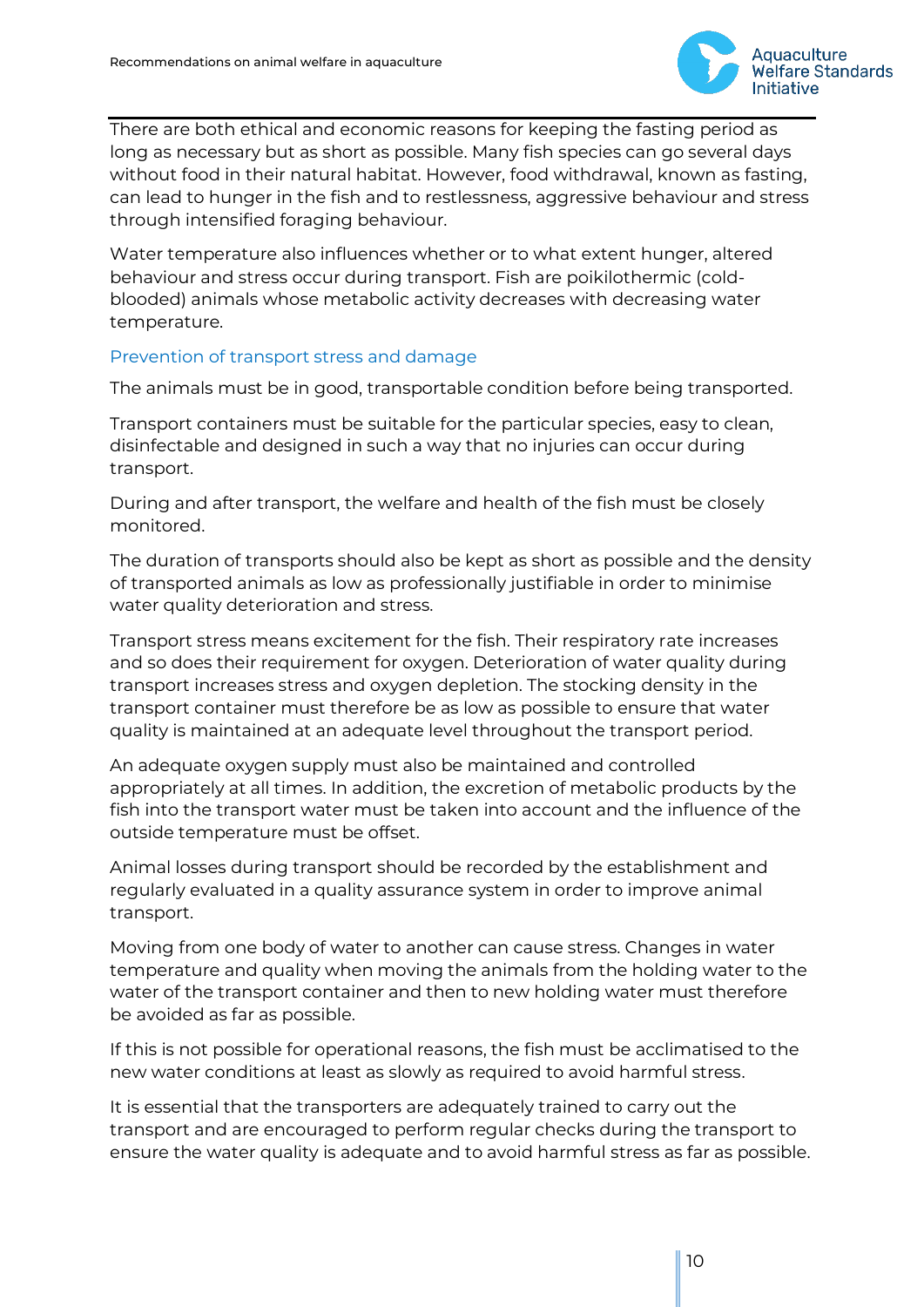

# 5. Species-specific stunning and slaughter

In the opinion of the ITA, aquaculture animals should, in principle, only be slaughtered after effective stunning. This follows legal regulations in Germany and, with regard to fish, the European Convention for the protection of animals kept for farming purposes.

The ITA advocates the introduction of equivalent regulations for aquaculture establishments worldwide.

Effective stunning before slaughter reduces the pain and suffering of the animals to be slaughtered. The ITA members now consider it to be sufficiently scientifically proven that fish, crustaceans and cephalopods (octopuses) can also experience suffering and must therefore be given a similar level of protection as, for example, chickens or cattle. However, in addition to ethical reasons, aspects of food quality are also a justification for limiting as far as possible the occurrence of stress before the slaughter process.

Any stunning must be carried out in a manner which is legally acceptable, scientifically proven to be effective for the species concerned and carried out in a professional manner.

Stunning methods considered acceptable by the ITA include, for example, electrical stunning and a blow to the head for trout and carp.

Stunning may only be carried out by individuals with the necessary knowledge and skills ("expertise"). According to the German Animal Welfare Act, at least the supervisor must have evidence of this specialist knowledge, which must be presented to the relevant authority.

Good water quality should always be ensured in containers used for holding before stunning or slaughter.

The effectiveness of the stunning must be ensured by inspecting the individual animal following stunning. Checking eye reflex and respiratory movement are usually suitable for this purpose.

In the event of inadequate stunning, the animal must be stunned again immediately.

Slaughter must take place immediately after stunning.

The period between stunning and slaughter must be short enough to ensure that the animals do not regain consciousness before slaughter.

## Concluding remarks

A plethora of indicators and parameters are being cited in the current social debate on better animal welfare in aquaculture. In its work, the ITA concentrates on those aspects that can lead to a scientifically sound improvement in animal welfare for fish and other animals in aquaculture without calling into question the principles of animal production or making its economic implementation practically impossible.